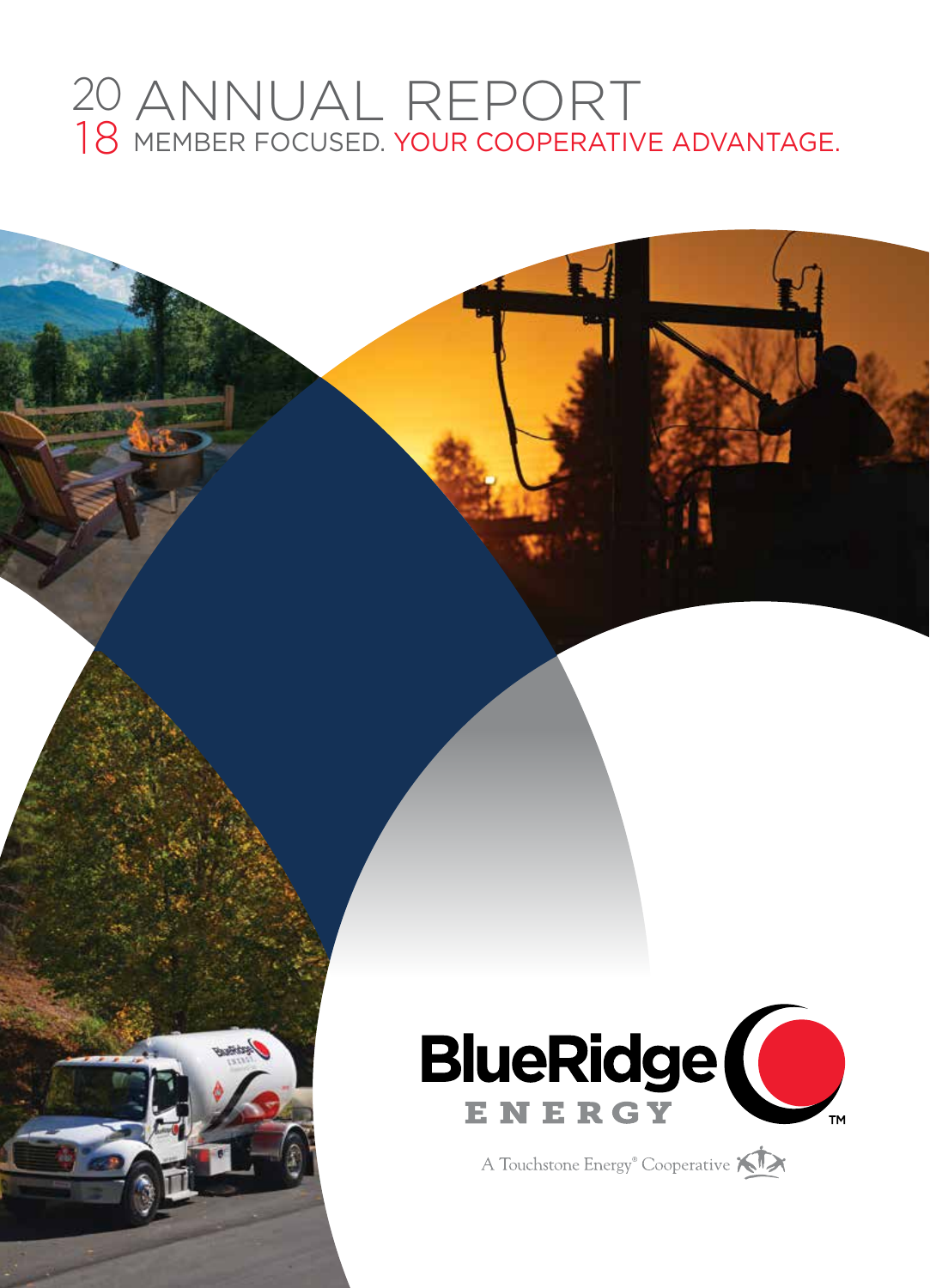

2019 Annual Meeting June 27, 2019, 4 PM Corporate Office, Lenoir NC

### Dear Member,

As your cooperative modernizes and innovates to continue providing the best value to members, our core commitment remains steadfast: keeping your electricity reliable and your bill as low as possible.

Keeping rates stable is the most important way we can help keep your bill lower. We're very pleased to say that due to our favorable wholesale power cost, 2019 will mark six straight years we've completed with no rate increase for members!

The net benefit from our subsidiaries is also helping keep rates affordable. While our Blue Ridge Energy Propane and Fuels subsidiary delivers propane, heating fuels, and gas heating appliances to the region, our RidgeLink subsidiary offers businessto-business broadband and telecommunications services. Last year we posted \$3.3 million in net benefit from the subsidiaries, and these funds go directly to help hold down rates.

These results are backed by excellent employee performance in all of our Key Performance Indicators, especially reliability, customer service, and safety. We rank among the best in the nation in these categories, which is a testament to our entire team working to achieve the best results for our members and customers.

Following through on our member-centric mission includes other landmark moments in 2018 to benefit members:

- Over 4,000 members joined our "Beat the Peak" program to help keep rates lower for all by shaving demand during peak electricity demand periods. Combined with the cooperative's other demand control programs, this translated to over \$450,000 in wholesale power cost savings.
- Started construction of a new 230kV line and substation from Ashe County to Watauga County, which is the largest construction project in our history to provide the capacity and reliability needed to serve members.
- Returned over \$5 million to members through our capital credits refund, and another \$5.24 million will be returned by May, 2019.
- Began construction on a new corporate headquarters building to serve as the hub for three companies: your cooperative and its two subsidiaries. It also includes a secure dispatch center where our entire electric system is monitored and coordinated for members and line technicians as well as our wholesale power source.

 Blue Ridge Energy is improving lives in our service area in many different ways, a few of which you'll see in this annual report. We hope you see our devotion to the people and communities we serve all across northwest North Carolina and beyond.

– Jeff Joines, President / Doug Johnson, CEO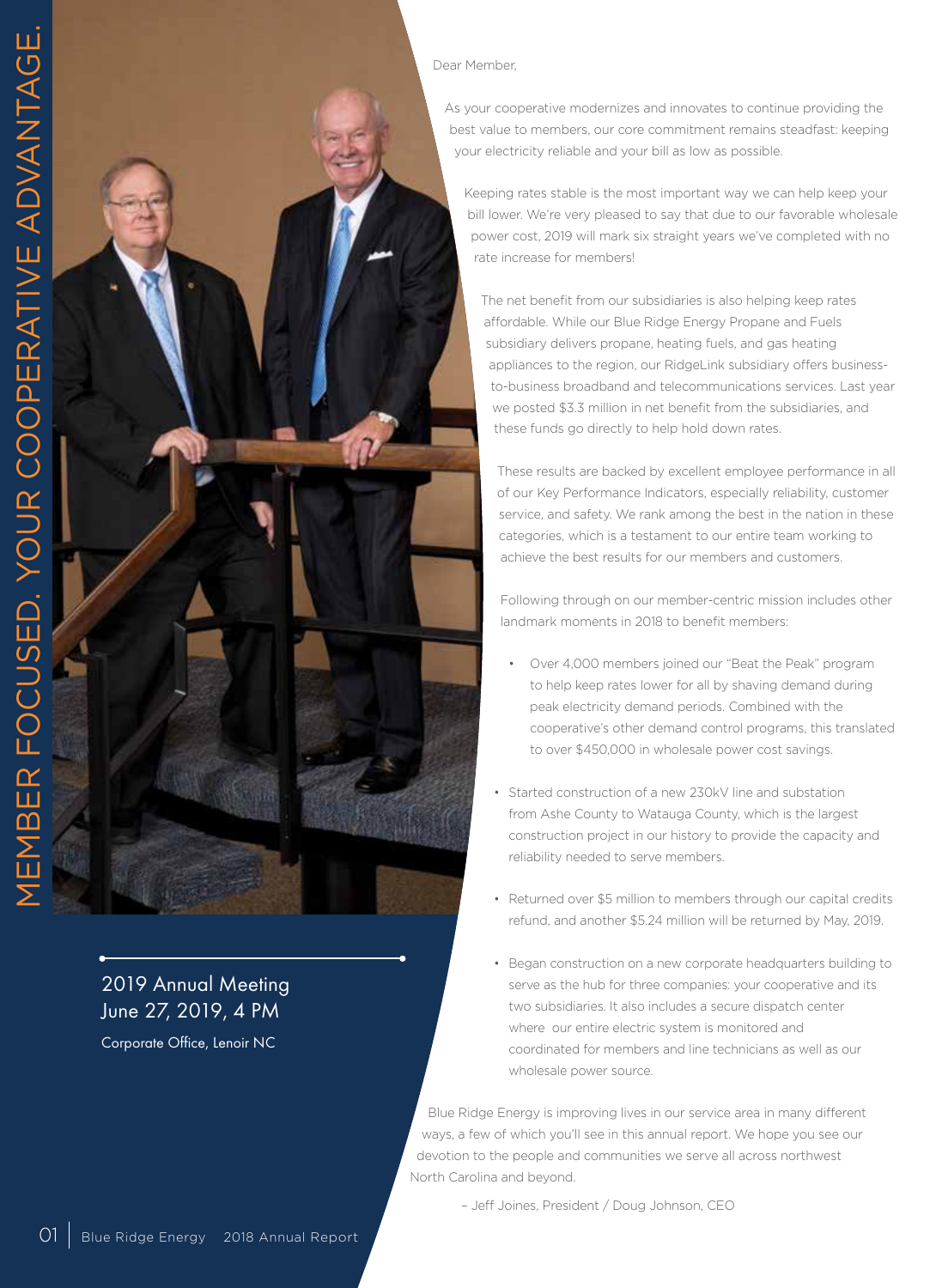At Blue Ridge Energy, we're always looking at ways to improve your service, and to enhance your overall member experience. The latest example of this commitment comes in the form of the major transmission upgrade that we began in 2018.

This enormous endeavor, officially known as the Horse Gap to Rutherwood 230 kV Project, will expand our capacity, allowing us to meet the reliability needs of members in our mountain service locations today, as well as a half-century from now. Why is this \$40 million project so necessary? Because the original 17 miles of transmission line that provides electricity from Ashe County to Watauga County was built more than 50 years ago, and is exceeding its lifespan.

In addition, this project also includes building a new substation in the Rutherwood community of Watauga County. This represents the largest system improvement in our history, and we are closely monitoring and containing costs. In the long run, this will be beneficial for our members, and ensures that your cooperative will provide the best service possible now and for future generations.

 your cooperative advantage

Successfully kicked off "Beat The Peak" with over 4,000 members joining this voluntary member effort to conserve electricity when usage is at its highest. This program along with other cooperative efforts have saved members nearly half a million dollars. Sign up today as working together is your cooperative advantage!

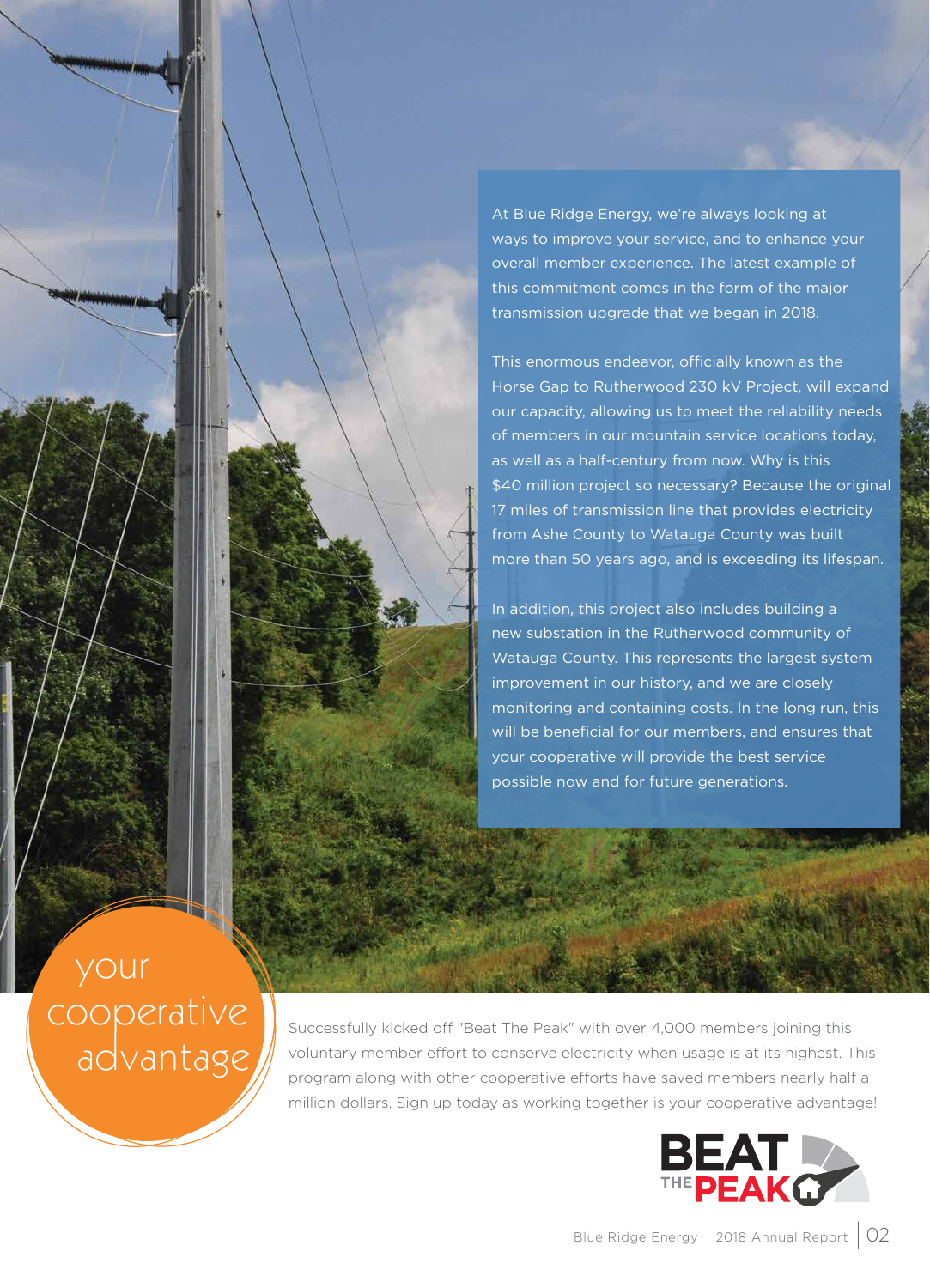# technology & innovation

As a cooperative, Blue Ridge Energy belongs to the members and communities we serve. Our core directive is keeping your costs low while providing the best, most reliable service. Our innovation to achieve this includes growing your electric cooperative to include a Propane and Fuels subsidiary company with service in all district offices. A second subsidiary, RidgeLink, provides businesses in NC and beyond with broadband and telecommunications service. Your



subsidiaries are contributing over \$3 million annually that go directly to help hold down member rates. We believe in the cooperative business model and all the benefits that means for local communities.



Come visit one of four district offices and see for yourself what innovative and beautiful energy-saving products are available. Whether you are looking for an indoor or outdoor fireplace, heater, back-up power generator, water heater or decorative outdoor products such as gas grills, fire tables and fire pits, stop by your local cooperative district office first.

## Outdoor Kitchens Fireplaces Fire Pits Water Heaters









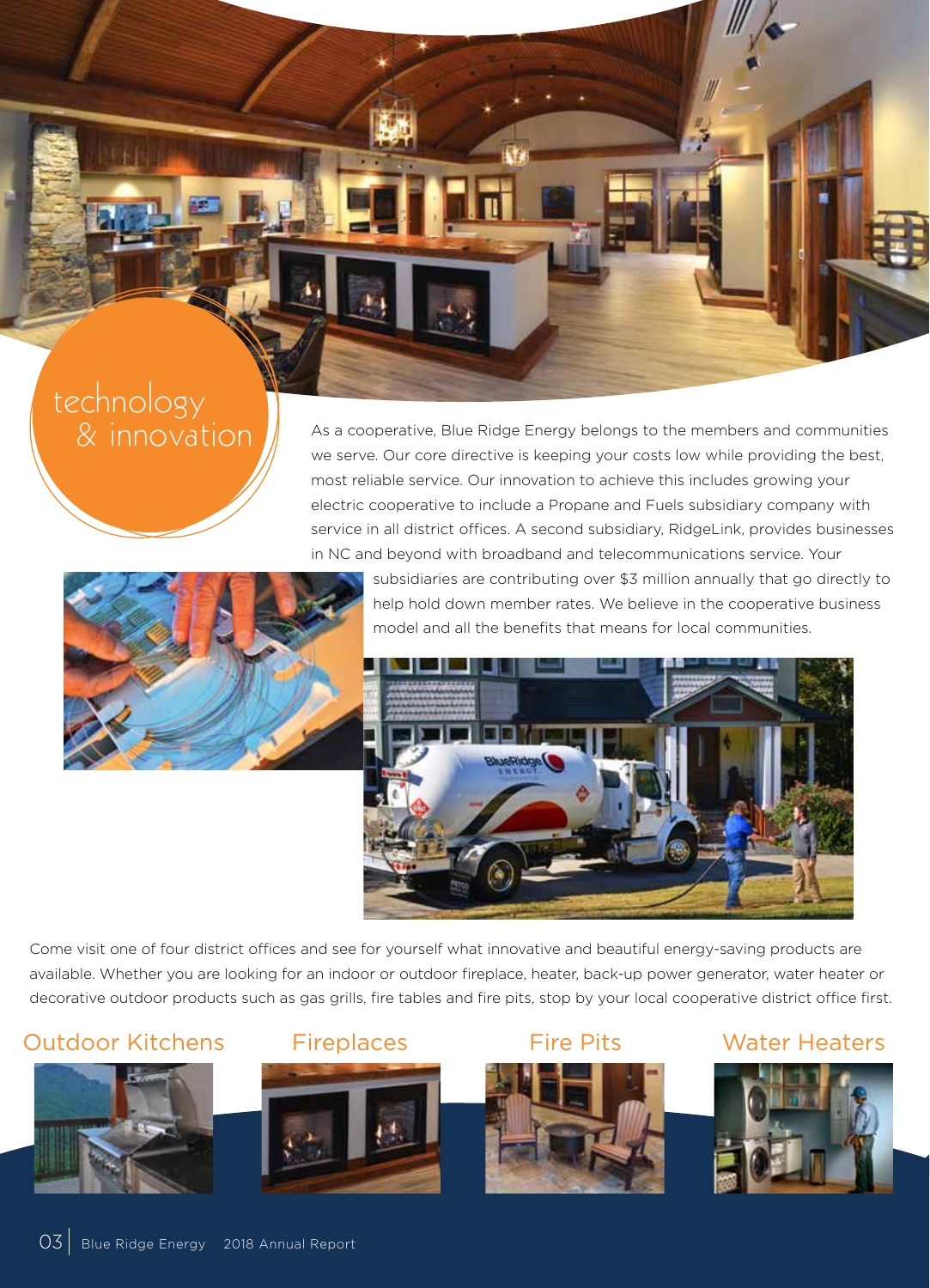While the obvious benefit of an electric vehicle (EV) is the environmental impact, there are serious cost savings, too! EVs have lower operating costs and driving economy. New models can travel up to 200 miles on a single charge. And, public charging stations are increasing. Your cooperative helped secure funding for public EV chargers in Blowing Rock and West Jefferson, and installed the fastest charger on the market at our Caldwell District office for public use!



Gasoline vs. Electric: Cost to drive 27 Miles



quality

of life

To support local economic and community development, we've secured over \$6 million in zero-interest loans and grants since 2005 for projects approved by the Rural Economic Development Loan and Grant program (REDLG). Most recently, Blue Ridge Energy was awarded over \$2.8 million in zero-interest loans for the following approved projects:

City of Lenoir: \$1.36 million to build a new fire department for an underserved area of homes, businesses, and three schools.

Adhezion Biomedical, LLC: \$1 million to help this surgical component manufacturer expand and create 40 new jobs.

Grace Chapel Fire Department: \$552,000 to help purchase a water pumper truck and rescue equipment.



# **Hundreds of Dollars in SAVINGS A YEAR**



# **\$300,000 GRANT FOR A NEW FIRE DEPARTMENT**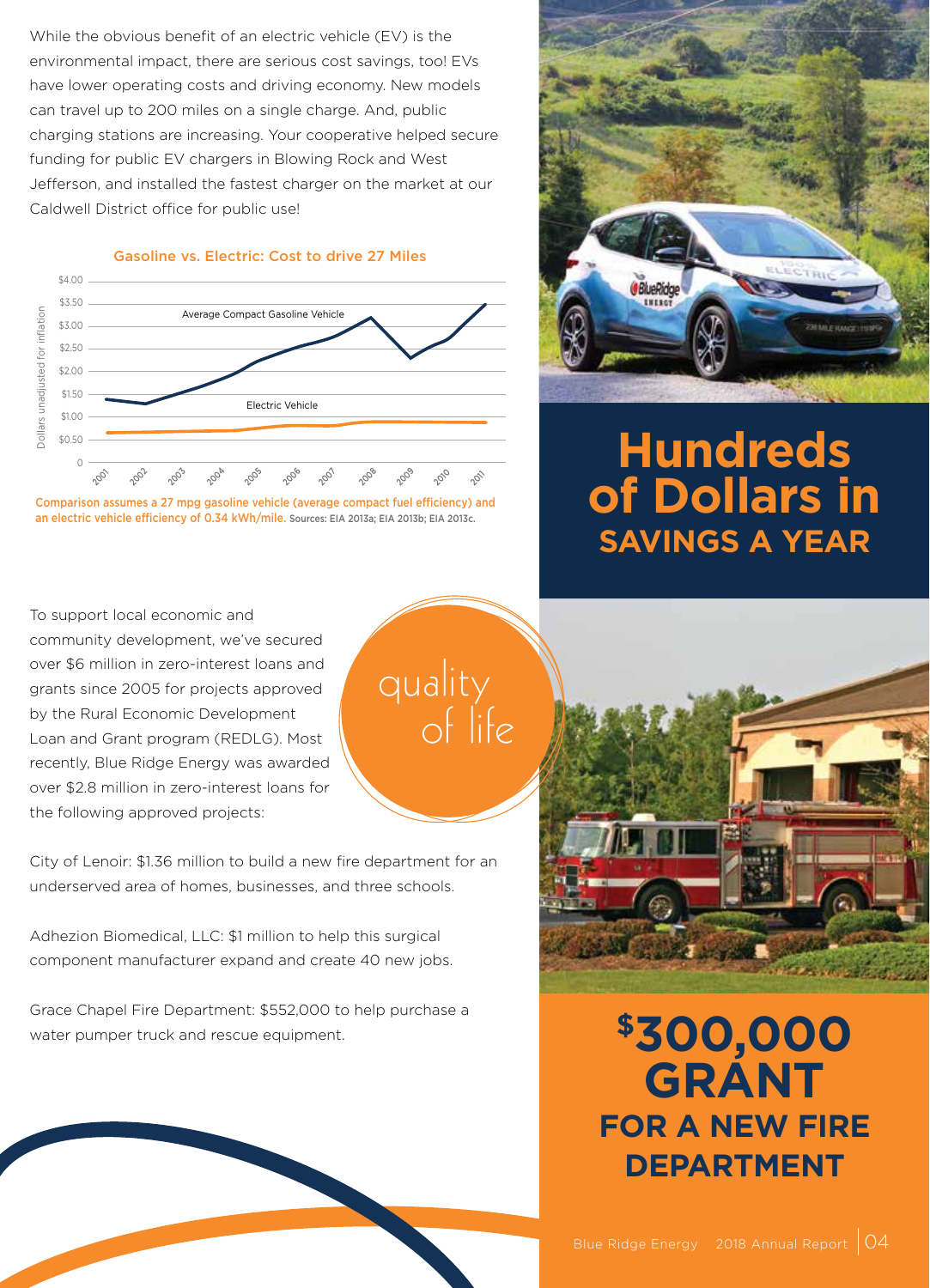# Largest capital credits return ever in 2018

In May of 2018 we returned over \$5 million in capital credits to our members, and this year we did the same. Capital credits are truly a unique benefit, and serve as a reminder that you're not only a Blue Ridge Energy member, but an owner too.

### ELECTRIC BILL BREAKDOWN

mone

back to you



As a cooperative, we are member owned which means we're held to a higher standard. So whether it's by offering capital credits, managing system upgrades, or responding swiftly during severe winter weather, we'll do whatever it takes to ensure we provide good value to the people we serve.

– Doug Johnson, CEO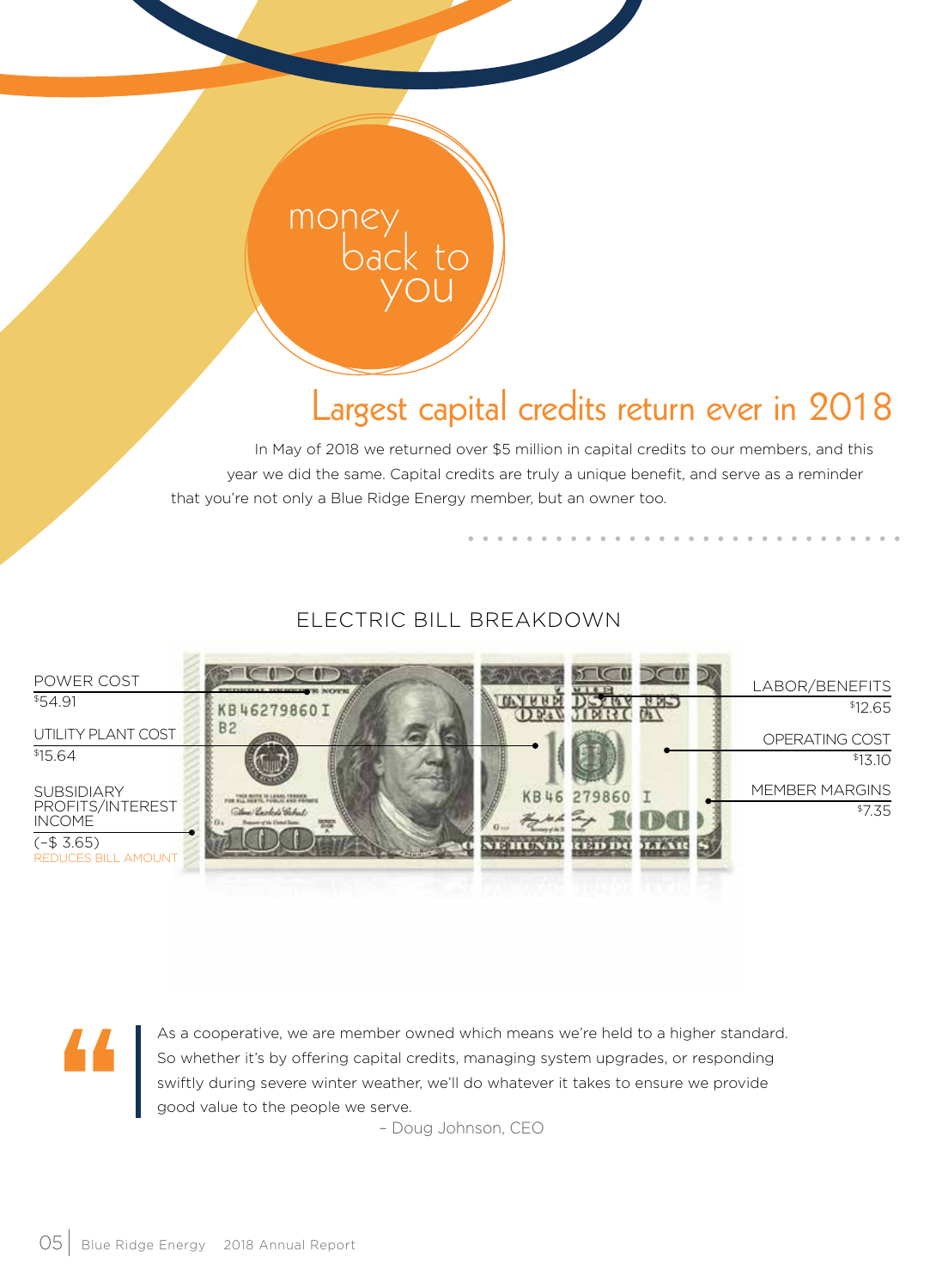

### Left to Right:

David Eggers, Vice President, Caldwell District James Burl (JB) Lawrence, Watauga District Jeff Joines, President, Caldwell District Cindy Price, Ashe District Bryan Edwards, Alleghany District Kelly Melton, Caldwell District Tom Trexler, Watauga District Joy Coffey, Secretary—Treasurer, Watauga District Bradley McNeill, Ashe District David Boone, Ashe District Mitch Franklin, Alleghany District John Wishon, Jr., Assistant Secretary-Treasurer, Alleghany District

### \$251 Thousand in WorkSmart Savings

Operating expense reduction based on employee initiatives identified in 2018

### \$3.3 Million

Member benefit from subsidiaries: Blue Ridge Energies, LLC and RidgeLink, LLC

### 1.35 Billion

Kilowatt Hours sold In 2018

### 76,466

Meters in 2018

### \$50,000

Contribution to Members Foundation from subsidiaries: Blue Ridge Energies, LLC and RidgeLink, LLC

## Board of Directors COOPERATIVE CONSOLIDATED FINANCIAL REPORT

| <b>OPERATING STATEMENT</b><br>Year Ending Dec 31 (dollars in thousands) | 2017                    | 2018                  |
|-------------------------------------------------------------------------|-------------------------|-----------------------|
| <b>INCOME</b><br><b>Operating Revenues</b>                              | \$156,699               | <sup>\$</sup> 174,708 |
| <b>LESS OPERATING EXPENSES</b>                                          |                         |                       |
| Cost of Power                                                           | 74,270                  | 82,389                |
| <b>BRE Cost of Sales</b>                                                | 11,285                  | 15,517                |
| Operations & Maintenance                                                | 38,640                  | 43,666                |
| Depreciation & Amortization                                             | 15,812                  | 16,258                |
| Taxes                                                                   | 1.814                   | 1.941                 |
| Interest                                                                | 8,475                   | 8,734                 |
| <b>TOTAL OPERATING EXPENSES</b>                                         | <sup>\$</sup> 150,296   | \$168,505             |
| Margins from Operations                                                 | 6,403                   | 6,203                 |
| Non—Operating Margins                                                   | 4,895                   | 4,832                 |
| <b>Total Margins</b>                                                    | \$11,298                | \$11,035              |
| <b>BALANCE SHEET</b><br>Year Ending Dec 31 (dollars in thousands)       |                         |                       |
| <b>ASSETS</b>                                                           |                         |                       |
| <b>Electric Facilities</b>                                              | \$494.338               | \$515,726             |
| Less Accumulated Depreciation                                           | 158,759                 | 168,828               |
| Net Electric Facilities                                                 | 335,579                 | 346,898               |
| Net Non-Utility Property                                                | 23,532                  | 24,796                |
| <b>CURRENT ASSETS</b>                                                   |                         |                       |
| Cash & Cash Equivalents                                                 | \$6,700                 | \$12,438              |
| Accounts Receivable (Net)                                               | 24,341                  | 22,982                |
| Inventory                                                               | 5,674                   | 6,582                 |
| <b>Other Current Assets</b>                                             | 2,152                   | 2,357                 |
| <b>TOTAL CURRENT ASSETS</b>                                             | \$38,867                | \$44,359              |
| Investments                                                             | 12,966                  | 13,225                |
| Other Assets                                                            | 12,668                  | 13,591                |
| <b>TOTAL ASSETS</b>                                                     | \$423,612               | <sup>\$</sup> 442,869 |
| <b>LIABILITIES &amp; MEMBER EQUITY</b>                                  |                         |                       |
| <b>MARGINS &amp; EQUITIES</b>                                           |                         |                       |
| Memberships                                                             | \$109                   | \$104                 |
| Other Equities                                                          | 2,710                   | 4,516                 |
| Patronage Capital                                                       | 165,053                 | 170,157               |
| <b>TOTAL MEMBERSHIP OWNERSHIP \$167.872</b>                             |                         | \$174,777             |
| <b>CURRENT LIABILITIES</b>                                              |                         |                       |
| Accounts Payable                                                        | \$12,828                | \$13,911              |
| Lines of Credit                                                         | 37,500                  | 0                     |
| Other Current & Accrued Liabilities                                     | 24,618                  | 24,287                |
| <b>TOTAL CURRENT LIABILITIES</b>                                        | <sup>\$</sup> 74,946    | \$38,198              |
| Long-Term Debt                                                          | 149,139                 | 194,367               |
| Other Non-Current Liabilities                                           | 31,655                  | 35,527                |
| <b>LIABILITIES &amp; MEMBER EQUITY</b>                                  | <i><b>\$423,612</b></i> | \$442,869             |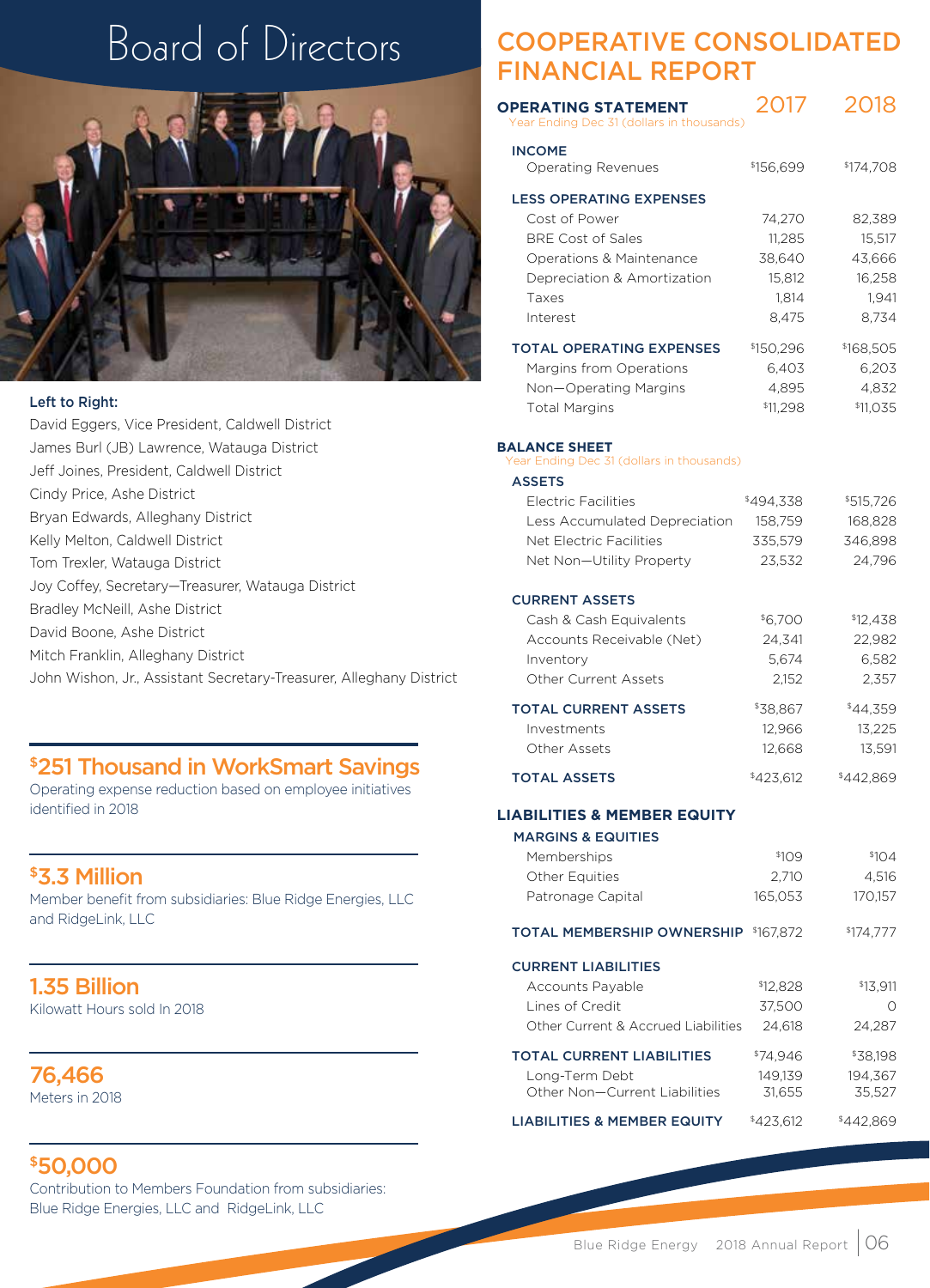# electric **reliability**



Helping members in need and making local communities better is what the Blue Ridge Energy Members Foundation is all about. We'd like to personally thank our members for contributing to Operation Round Up<sup>®</sup> to help support the Members Foundation, with 100 percent of all donations going to help families and our communities.

| <b>STATEMENT OF ACTIVITIES</b><br>Year Ending Dec 31         | 2017       | 2018      |
|--------------------------------------------------------------|------------|-----------|
| <b>REVENUE</b>                                               |            |           |
| <b>General Public Contributions</b>                          | \$294.241  | \$299,210 |
| Value of Contributed Services                                | 23.693     | 24.164    |
| <b>TOTAL</b>                                                 | \$317,934  | \$323,374 |
| <b>EXPENSES</b>                                              |            |           |
| Assistance Provided                                          | 303,214    | 292,266   |
| Administrative Services                                      | 23.693     | 24.164    |
| <b>CHANGE IN UNRESTRICTED</b><br><b>NET ASSETS</b>           | $(*8,973)$ | \$6,944   |
| <b>UNRESTRICTED NET ASSETS</b>                               |            |           |
| Beginning of Year                                            | \$191,187  | \$182,214 |
| End of Year                                                  | \$182.214  | \$189.158 |
| STATEMENT OF FINANCIAL POSITION $2017$<br>Year Ending Dec 31 |            | 2018      |
| <b>ASSETS</b>                                                |            |           |
| Cash and Cash Equivalents                                    | \$182.214  | \$189.158 |
| <b>TOTAL ASSETS</b>                                          | \$182,214  | \$189,158 |
| <b>LIABILITIES AND NET ASSETS</b>                            |            |           |
| Unrestricted Net Assets                                      | \$182.214  | \$189.158 |
| <b>TOTAL LIABILITIES AND</b><br><b>NET ASSETS</b>            | \$182,214  | \$189,158 |

# electric **99.99%** Results of Operations reliability

We are proud to share that your cooperative is a national leader in electricity reliability. Keeping the lights on 99.99% of the time puts your cooperative among the top quartile of utilities nationally.

**BlueRidge** 

læ